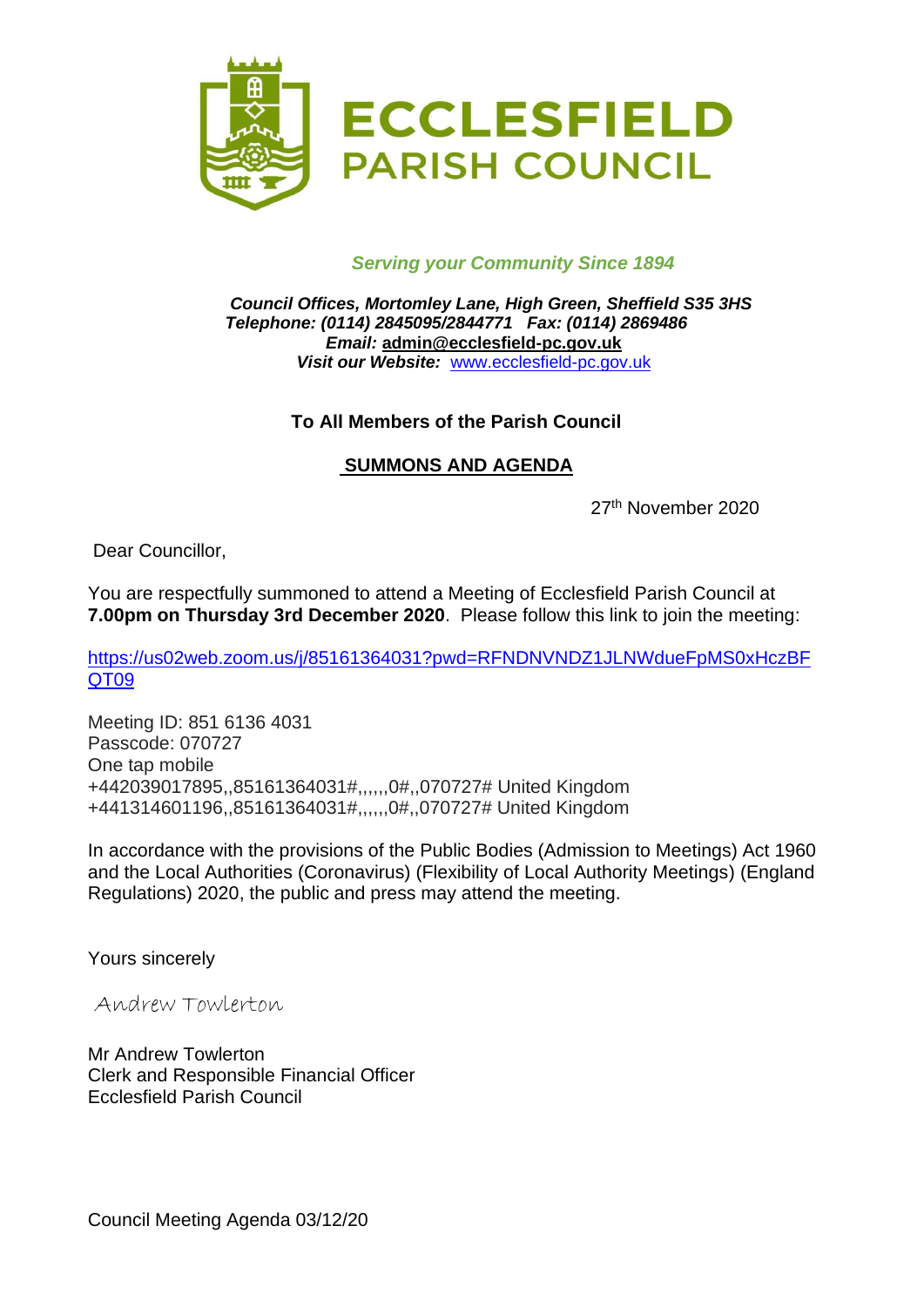# **Chairman's Announcement**

Prior to the commencement of the meeting, the Chairman will outline the procedure for this remote meeting to ensure that the meeting is effective and lawful including:

- Councillors must observe the Council's Code of Conduct during the meeting.
- Voting procedure.
- Public session and exclusion of the press and public procedures.
- Anyone wishing to record is asked to let the Chairman of the meeting know prior to the start of the meeting. The meeting is being recorded by the Council.
- All Councillors present are required to state their name prior to the commencement of the meeting.

# **AGENDA**

# **2020/084 (FC). Apologies and Reasons for Absence**

To note apologies and approve reasons for absence.

# **2020/085 (FC). Declarations of Interest**

To consider any requests for dispensation.

To note any declarations of interests not already declared under the members Code of Conduct or members register of Disclosable Pecuniary Interests.

# **2020/086 (FC). Exclusion of Press and Public**

To consider the exclusion of the Press and Public in accordance with Public Bodies Admission to Meetings Act) 1960 Section 1 (2) due to the confidential nature of the business to be transacted.

# **2020/087 (FC). Public Participation Session**

To receive questions from members of the public under the direction of the Chairman and in accordance with the Council's Standing Orders (Standing Order 3 states that the public participation session will be for no more than 15 minutes and a member of the public shall not speak for more than 3 minutes).

Members of the public should please note that the Council reserves the right to respond in writing if any matter requires further research or consideration and that reports should be submitted in writing before the meeting so they can be dealt with under correspondence.

# **2020/088 (FC). Council Minutes**

To approve the Minutes of the Full Council meeting held on 5 November 2020 (attached as item 88a).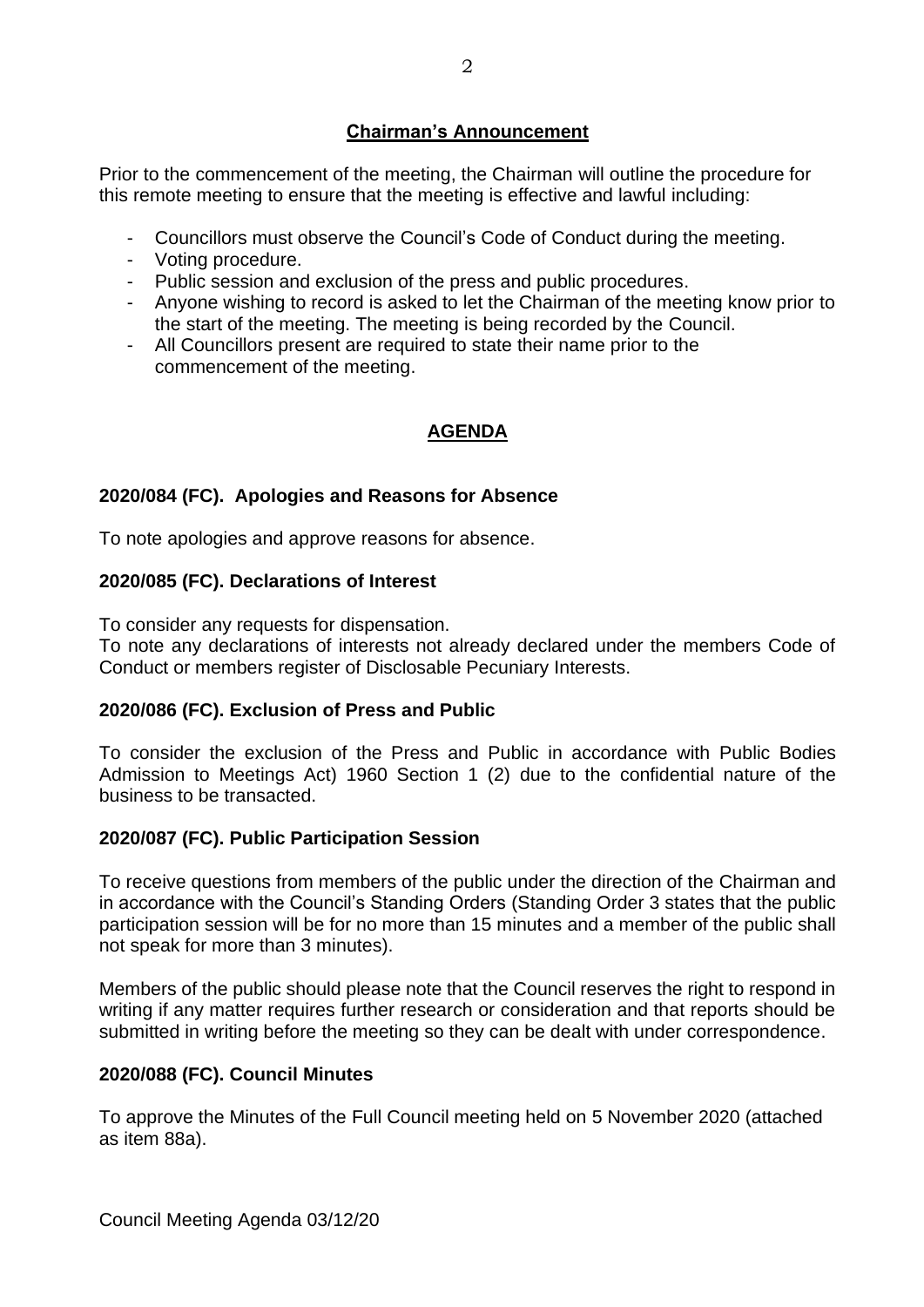NB – All Councillors are requested to inform the Clerk of any amendments that they wish to be noted prior to the meeting commencing.

## **2020/089 (FC). Environmental Planning Committee Minutes**

To approve the Minutes of the Environmental Planning Committee meeting held on 19 November 2020 (attached as item 89a).

NB – All Councillors are requested to inform the Clerk of any amendments that they wish to be noted prior to the meeting commencing.

## **2020/090 (FC). Finance and Premises Minutes**

To approve the Minutes and approve any recommendations requiring Council approval of the Finance and Premises Committee meeting held on 18 November 2020 (attached as item 90a). Members attention is particularly drawn to the follow items:

- 2020/060 Grant Applications.
- 2020/061 High Green David Chadwick Fund, Capital Fund Project Grant Applications.
- 2020/062 Christmas Gift Programme.
- 2020/064 Policy/procedures for review/consideration (Grants).

NB – All Councillors are requested to inform the Clerk of any amendments that they wish to be noted prior to the meeting commencing.

#### **2020/091 (FC). To consider and agree the date of an extraordinary meeting of the Full Council to consider the budget for this and the next financial year and the precept for the financial year 2021/2020**

#### **2020/092 (FC). Proposed Covid Memorial at Chapeltown Park**

Members will recall that prior to the main meeting on the 3 November Ed Brown provided a presentation on the proposed Covid Memorial at Chapeltown Park. Councillors need to consider next steps.

#### **2020/093 (FC). Anti-Social Behaviour**

The Council has been asked to consider anti-social behaviour issues in the Parish and consider next steps.

#### **2020/094 (FC). Frequency of Environmental Planning Committee Meetings**

To consider the frequency of Environmental Planning Committee meetings.

#### **2020/095 (FC). Challenge to Council's account for 2019/2020**

The Council has been notified by its external auditor that there has been a challenge by a local resident to its accounts for 2019/2020. The Council needs to consider and agree next steps.